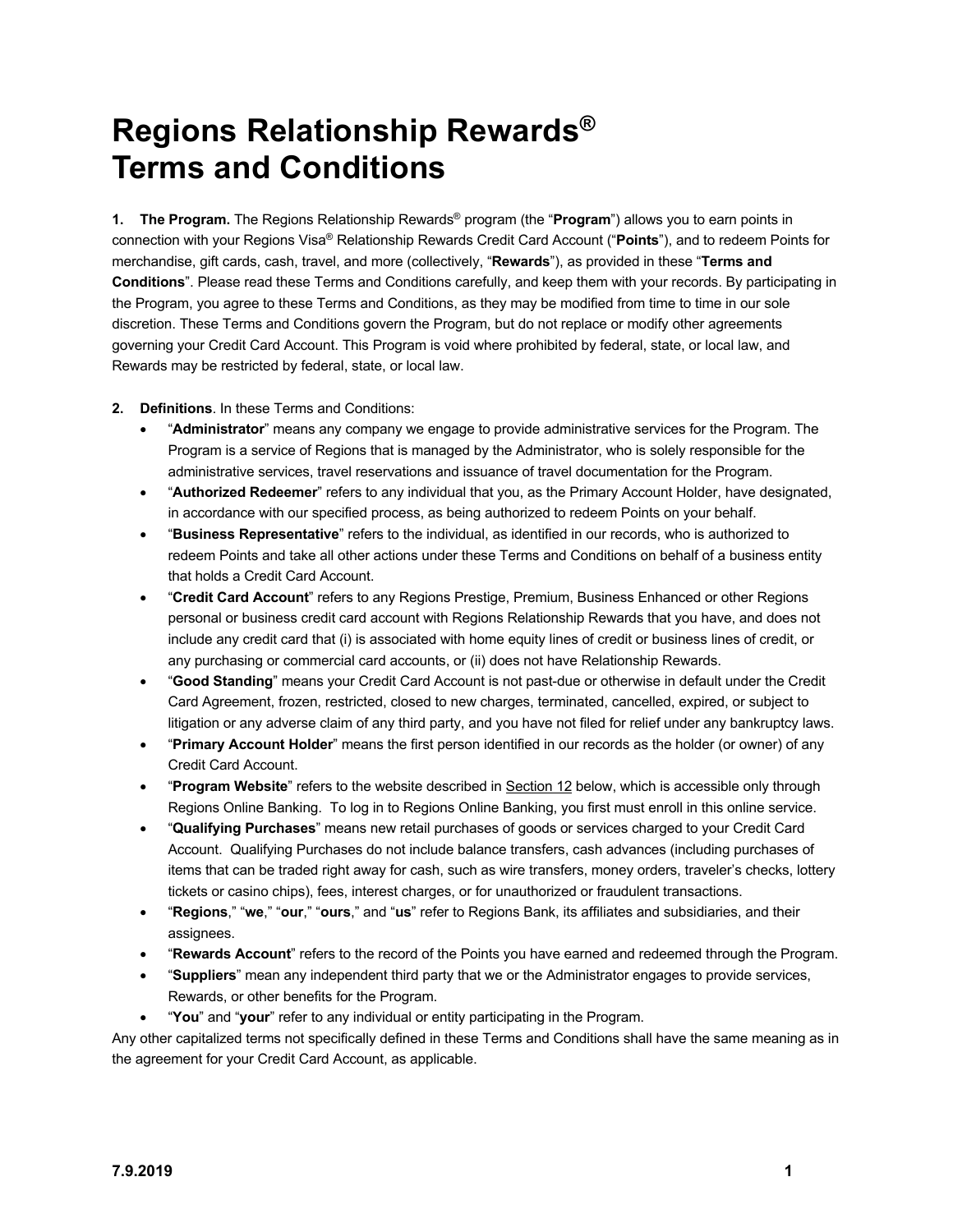### **3. Participating in the Program.** To participate in the Program:

- You must be the Primary Account Holder of a Credit Card Account; and
- This Credit Card Account must be open and in Good Standing.

As the Primary Account Holder of a Credit Card Account, you automatically participate in the Program. Regions charges no fees for participation in the Program.

**4. Earning Points.** Once Regions establishes your Credit Card Account, you may begin earning Points for Qualifying Purchases, as provided in this Section 4. You can continue to earn Points so long as Regions, in its sole discretion, determines that you and your Credit Card Account is eligible for participation in the Program.

- Points are earned for all Qualifying Purchases on all credit cards issued to the Credit Card Account, including cards issued to any joint account holders and authorized users (for Prestige and Premium Accounts), and cards issued to employees and business owners (for Business Enhanced Accounts), at the rates shown below:
	- o For Prestige and Business Enhanced Accounts 1 Point for each \$1 in Qualifying Purchases
	- $\circ$  For Premium Accounts 1.5 Points for each \$1 in Qualifying Purchases

Points may be debited for any credit given to you in connection with a previous Qualifying Purchase (for example, when a Qualifying Purchase is returned).

- From time to time, we may offer special promotions that allow you to earn additional Points for certain types or amounts of purchases on your Credit Card Account or for other specified activities. Any such offer will be subject to these Terms and Conditions and any additional terms and conditions provided with the offer.
- Standard Points earned on a Qualifying Purchase will be credited to your Rewards Account within 10 business days after the charge for that purchase posts to your Credit Card Account. Points earned under a special promotion will be credited as provided in the offer. No Points will be credited if your Credit Card Account has been closed or is in default at the time those Points are to be credited to your Rewards Account.

## *We reserve the right not to award Points for any Qualifying Purchases made while your Credit Card Account is not in Good Standing.*

**5. Statement of Points.** Your Rewards Account will show accumulated totals for Points earned, adjusted and redeemed and your current Point balance. You may access your Rewards Account:

- By accessing the Program Website through Regions Online Banking; or
- By calling our toll-free number 1-877-883-0599.

You must report any errors in your Rewards Account that are related to Points earned, adjusted or redeemed within 60 days after the date of the error. The date of an error is either the date that the Points in question are posted to or adjusted from your Rewards Account, or the date on which Points that you earned should have been (but were not) posted to your Rewards Account. We have no obligation to correct any errors reported after this 60-day period. We will not be liable for any damages resulting from any failure to credit Points to your Rewards Account in a timely manner.

- **6. Redeeming Points.** The Primary Account Holder may redeem Points:
	- By accessing the Program Website through Regions Online Banking; or
	- By calling our toll-free number 1-877-883-0599.

Any requirements or restrictions regarding the delivery of a particular Reward will be disclosed in connection with the redemption of Points for that Reward.

We may offer the option to allow the Primary Account Holder to designate an Authorized Redeemer. If we choose to make this option available and the Primary Account Holder chooses to designate an Authorized Redeemer, the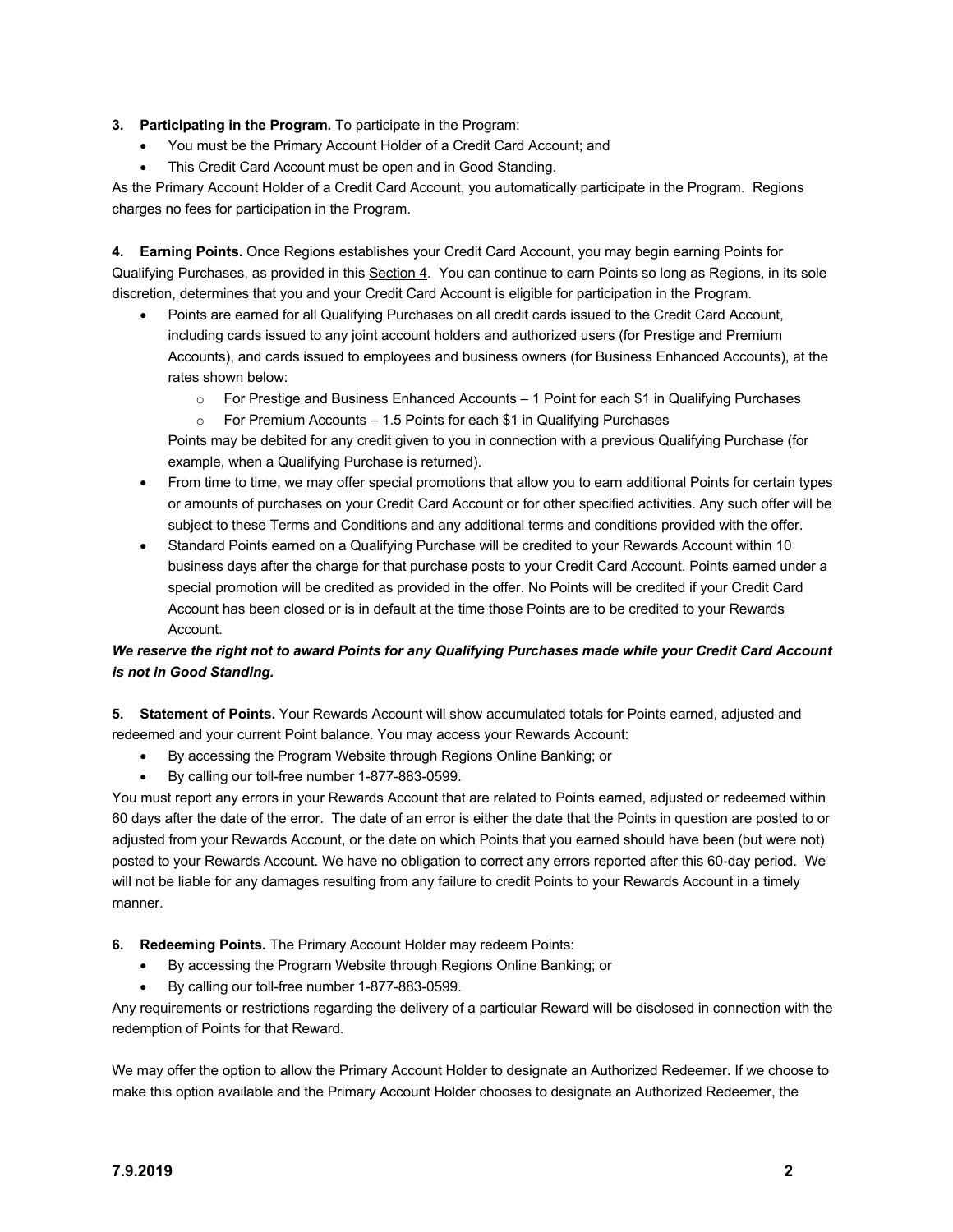Primary Account Holder accepts full responsibility for all actions taken by that Authorized Redeemer, including the redemption of any and all Points by the Authorized Redeemer.

If the Primary Account Holder is a business entity, Points can be redeemed only by the Business Representative. It is the responsibility of the business owner to establish internal policies, procedures, and controls on how Points are tracked, redeemed, distributed and used within the business organization. The Business Representative may arrange to have a Reward shipped to another person (if permitted for that type of Reward), or to have airline or other tickets issued in another person's name, but any cash or checks may be issued only to the business entity.

We determine the number of Points required to redeem various Rewards and, for Rewards of cash, the dollar increments in which we offer such Rewards. We may adjust the number of points required for any Reward at any time and without prior notice to you. For Rewards of cash, we redeem Points at a rate of \$1 for every 100 Points. We may change this rate as provided in Section 9 below.

You can redeem Points for most Rewards only if your Rewards Account shows that you have the required number of Points for that particular Reward. For certain Rewards, we may offer you the option to redeem using a combination of Points and dollars or using only dollars. If we choose to make this option available for any particular Reward, the Points and/or dollars required to redeem will be provided with the description of that Reward. When you redeem Points for a Reward, we will subtract the number of Points required for the Reward from your total accumulated Points balance as shown on your Rewards Account. We will subtract the older Points before subtracting the more recently awarded Points. Points that have not yet been credited to your Rewards Account are not available and cannot be redeemed for Rewards. You may redeem your Points for only those Rewards described in the catalog on the Program Website or in any electronic updates to the catalog that we may send you from time to time. Points have no cash value, cannot be bought or sold, and except as provided in Section 13, cannot be transferred.

All Rewards are subject to availability. Certain restrictions and fees may apply, including restrictions on the types of payments that may be used for fees and for redemptions using dollars. Any fees and restrictions on payment types will be disclosed prior to redemption. Regions and the Administrator may substitute, withdraw, change, discontinue, temporarily suspend, terminate or replace any Reward for any reason at any time without notice to you. Neither the Administrator, Suppliers, nor Regions guarantees or represents that any specific Reward will be available for any particular length of time. Neither the Administrator, Suppliers, nor Regions will be responsible for errors, omissions, or delays in the handling or delivery of Rewards.

## *We reserve the right to prohibit or otherwise restrict redemption of Points if your Credit Card Account is not in Good Standing. We also reserve the right but assume no obligation, in the event you file for relief under any bankruptcy laws, to recoup part or all of the debt owed on your Credit Card Account by applying the value of any Points in your Rewards Account to this debt.*

**7. Expiration of Points.** Unredeemed Points will expire no earlier than 48 months after they are earned. Each year any unredeemed Points that you earned at least 48 months ago will expire on the last day of your anniversary month, which is the month when you began participating in the Program.

**8. Tax Liability and Fees.** You will be responsible for any federal, state, or local taxes resulting from your earning or redeeming Points. You also will be responsible for any fees or charges that may be imposed in connection with certain Rewards, including without limitation any fulfillment or redemption fees, shipping, courier, fulfillment or certificate fees, expedited delivery, special requests and exceptions, airline related fees, facility charges, segment fees, ticketing, taxes, customs, baggage, security, fuel surcharges, or other governmentally imposed fees, and any charges for additional travel arrangements made in conjunction with a Reward. Any fee or other charge imposed in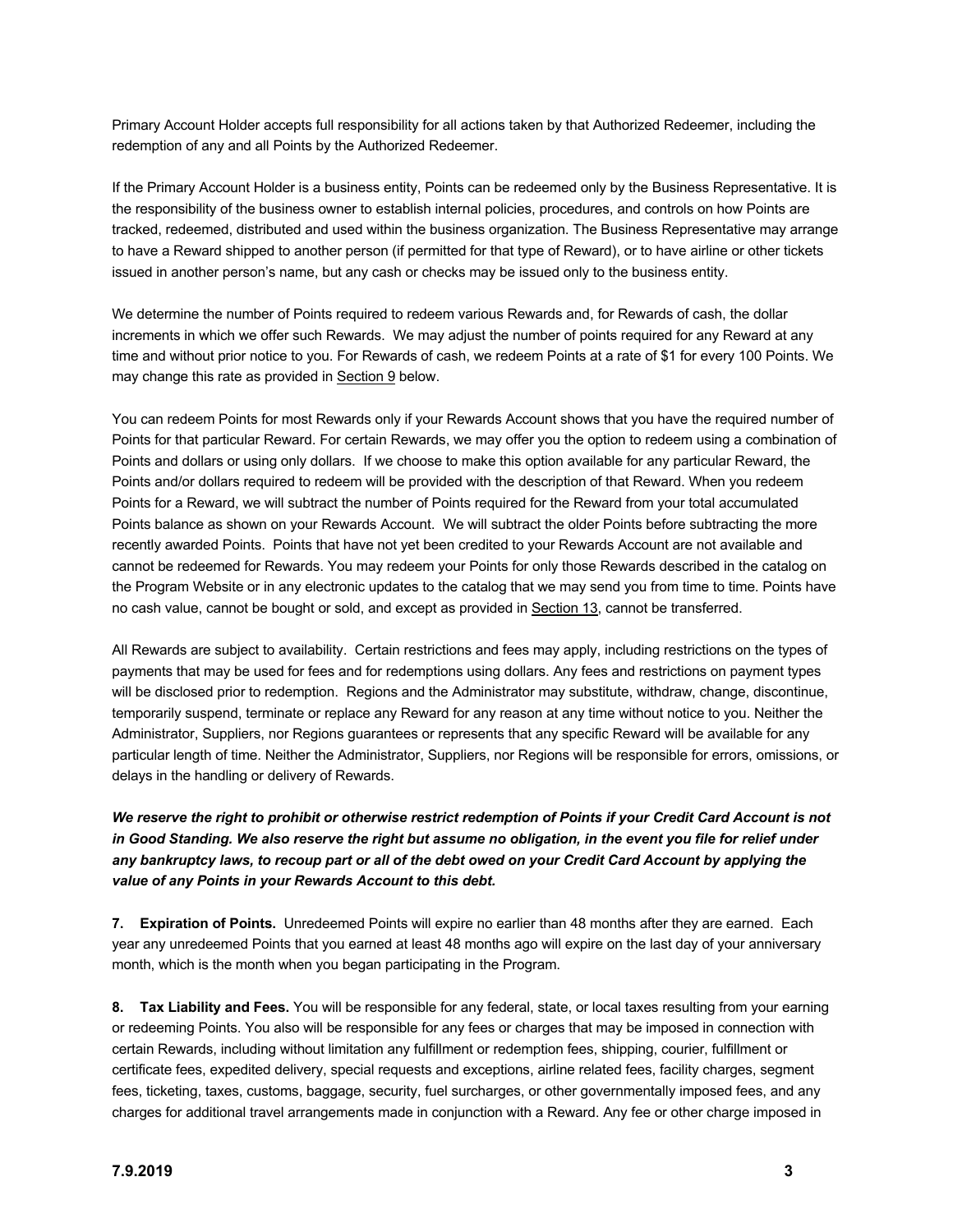connection with a particular Reward will be disclosed and will be due at the time you redeem your Points for that Reward. Regions reserves the right, in its sole discretion, to add, change or reduce any fees or charges that may be assessed for participation in the Program, as described in Section 9 below.

**9. Program Changes and Termination.** The Program is offered at the sole discretion of Regions. We reserve the right, in our sole discretion and at any time: (a) to terminate or suspend the Program, in whole or in part; and (b) to add, delete, or otherwise change any of the Terms and Conditions, including changes to fees and charges for participation in the Program, changes to the activities for which Points may be earned, changes to any specified rate used to redeem Points, and changes that may reduce or cancel the redemption value of Points credited but not yet redeemed. If we change the Terms and Conditions to provide Points for a new activity, no Points will be awarded for the new activity that occurred prior to the effective date of the change. We may change the Terms and Conditions without prior notice to you. You may find the current version of the Terms and Conditions on the Program Website. By continuing to participate in the Program following the change, you are accepting the changes to the Terms and Conditions.

Your participation in the Program will terminate automatically if: (i) you cease to be the Primary Account Holder of your Credit Card Account; or (ii) your Credit Card Account is closed to new transactions, whether by you or us. We reserve the right to terminate your participation in the Program and/or to invalidate all or a portion of your Points, whether or not credited to your Rewards Account: (i) if at any time you have a negative balance of Points in your Rewards Account; (ii) in the event of any suspected or actual abuse or fraud relating to the earning or redemption of Points on your Credit Card Account, and/or any violation of the Terms and Conditions (including any attempt to sell, exchange, encumber or transfer Points) in connection with your Credit Card Account or your Rewards Account; (iii) if you fail to meet the eligibility requirements for the Program; (iv) if we close your Credit Card Account; or (v) upon your death. We also reserve the right, in our sole discretion, to determine whether termination of your participation and/or invalidation of any Points is appropriate. These rights are in addition to any other legal or equitable remedy that may be available to Regions under applicable law. If you wish to terminate your participation in the Program, you must close your Credit Card Account.

**10. Forfeiture of Points.** In the event we terminate the Program or your Credit Card Account is closed to new transactions (whether by you or us), within the 90 days following termination or Account closing you may redeem any Points that have been credited to your Rewards Account, unless your ability to redeem has been restricted, as permitted by Section 6. *Except as otherwise required by applicable law, you will forfeit any Points that have not been redeemed by the end of this 90-day period.*

**11. Limitations on Liability.** The Administrator and the Suppliers are independent contractors and are not affiliated with Regions. Regions and the Administrator are not responsible for the performance or non-performance of any or all Suppliers. Regions and the Administrator do not offer, endorse or guarantee any of the goods or services provided as part of the Rewards. Regions and the Administrator do not warrant the quality, merchantability, or fitness for a particular purpose of any Rewards you procure with your Points. If any Reward is imperfect, defective, or otherwise unsatisfactory to you, you must address any concern or complaint directly with the Supplier or manufacturer that provided the Reward and look solely to that Supplier or manufacturer for any repair, refund, or satisfaction of your claim and not to Regions or the Administrator. You agree that we are not responsible in any way for such Rewards. In addition, you further agree that we are not responsible for any lost, stolen, or destroyed Rewards or expired Points. Regions, the Administrator, and the Suppliers will not be liable or responsible for any loss, damage or injury to property or person that may arise or result from participating in the Program, redeeming Points, or using Rewards or by any other cause, condition or event whatsoever beyond the control of Regions or the Administrator. Regions is not responsible and shall not have any liability for typographical errors and/or omissions in any Program materials or for disagreements or disputes between or involving you and any other holders or authorized users on any Account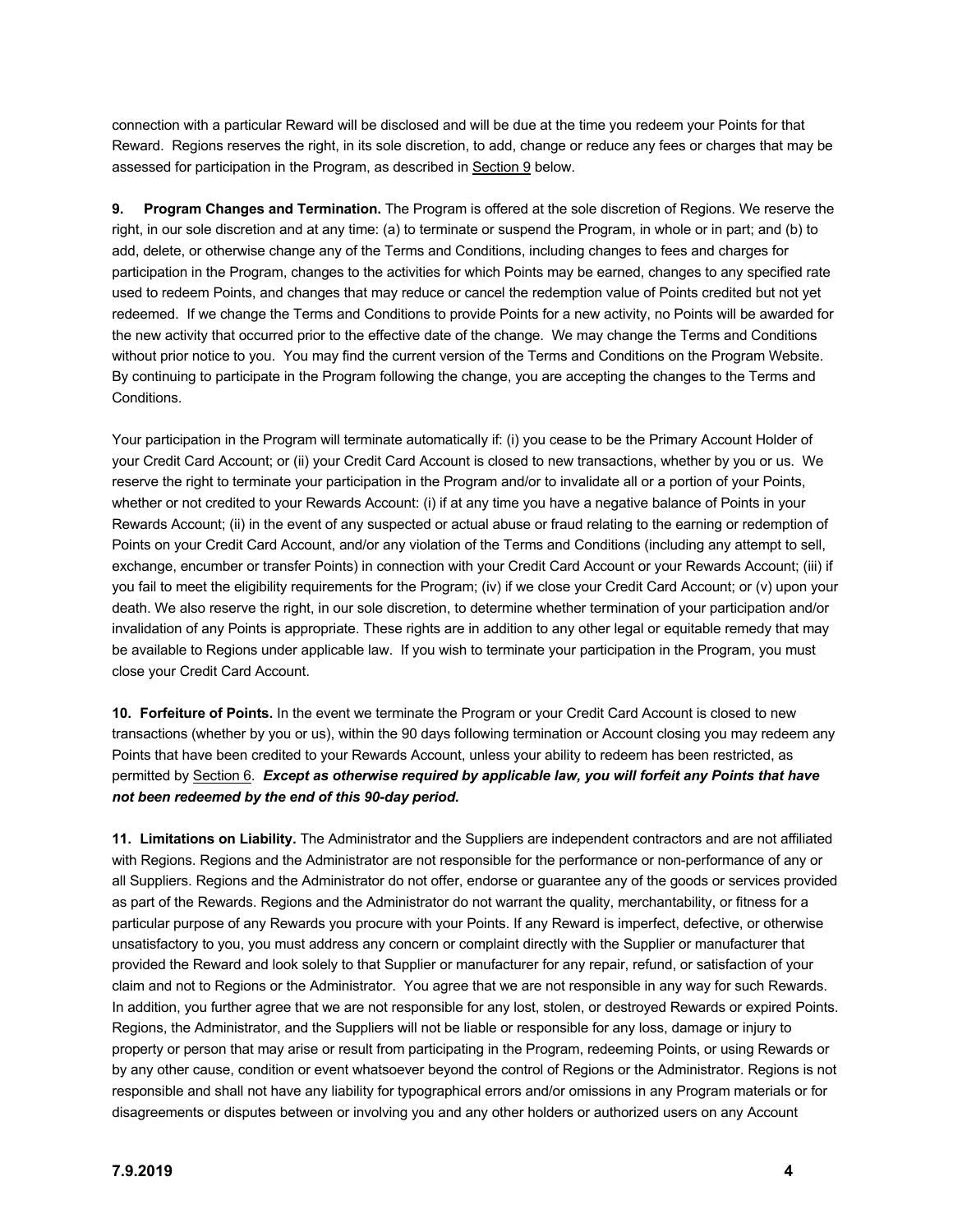regarding Points, redemption of Points for Rewards, or use of Rewards. Discrepancies regarding accrual of Points are not treated as Account billing disputes. Regions and the Administrator reserve the right to adjust your Rewards Account at any time to correct any Points balances, including the right to reverse any Points that were credited in error and/or not legitimately earned in accordance with these Terms and Conditions. In the event that any already redeemed Points are reversed, Regions and/or the Administrator may cancel or recall the shipment of any Rewards, may reverse any statement credits and/or deposits made to a Credit Card Account or a Regions deposit account, and may cancel any gift cards for which those Points had redeemed. Regions decisions regarding Points shall be final.

You hereby release, discharge, and hold harmless Regions, and Administrator, and their respective officers, directors, employees and agents from any and all liability for claims resulting from any acts or omissions of the Suppliers providing or failing to provide goods or services in connection with the Program, and from any other cause, condition or event beyond control of Regions or Administrator. You also release, discharge, and hold harmless Regions, the Administrator, and Suppliers from all liability for any injury, claims, damages, loss, expense or damages, arising out of participation in the Program. Further, you release us, the Administrator, and Suppliers from any and all liability for any inconvenience, loss, expense, accident, personal injury or death that may arise in connection with your participation in the Program, your ownership of or receipt of any Reward, or the use or defect of any Reward, including any travel-related Reward used or to be used by you or any other person. Regions, the Administrator, and Suppliers shall not be liable for any special or consequential damages, and the sole extent of liability, if at all, shall not exceed the actual value of the Reward. You agree that any claim under these Terms and Conditions must be brought within one (1) year after the cause of action arises, or such claim or cause of action shall be barred.

**12. Use of the Program Website.** The Administrator operates the Program Website, which you can access by logging in to Regions Online Banking and clicking on the Regions Relationship Rewards link located on the webpage that provides an overview of your Credit Card Account. To log in to Regions Online Banking, you first must enroll in this online service. As provided more fully in the agreement for Regions Online Banking, you agree to maintain the confidentiality of any online ID, password, personal code or other credentials that are selected by or issued to you to access Regions Online Banking. The Program Website provides additional information regarding the Program and also gives you access to your Rewards Account.

**13. Assignment.** You may not transfer or assign your Points or any other Program benefits. We have no obligation to allow you to assign or otherwise transfer your Points or any other Program benefits. If we choose to offer you the option to transfer any Points or other Program benefits, any transfer will be subject to our terms and conditions for the assignment.

**14. Arbitration.** Any and all disputes arising out of or related to the Program will be resolved through Arbitration in accordance with the Arbitration provision of your Credit Card Agreement.

**15. Communications with You.** We may communicate with you regarding any matter related to the Program or your Rewards Account by mail, telephone or electronic communications, including e-mails. By using the Program Website, you consent to receive all information about the Program and your Rewards Account electronically through the Program Website or to the email address provided by you to us. We will not be responsible for your inability to connect to the Internet, to access the Program Website, or otherwise to receive electronic communications. Electronic communications are presumed to be delivered to and received by you when sent by us, whether actually received or not.

You agree that we may (without any obligation): (1) record, retain and/or monitor any communications between you and us (including, without limitation, telephone conversations), without further notice to any person, and all such communications shall be and remain our property; (2) call you using an automated telephone dialing system or